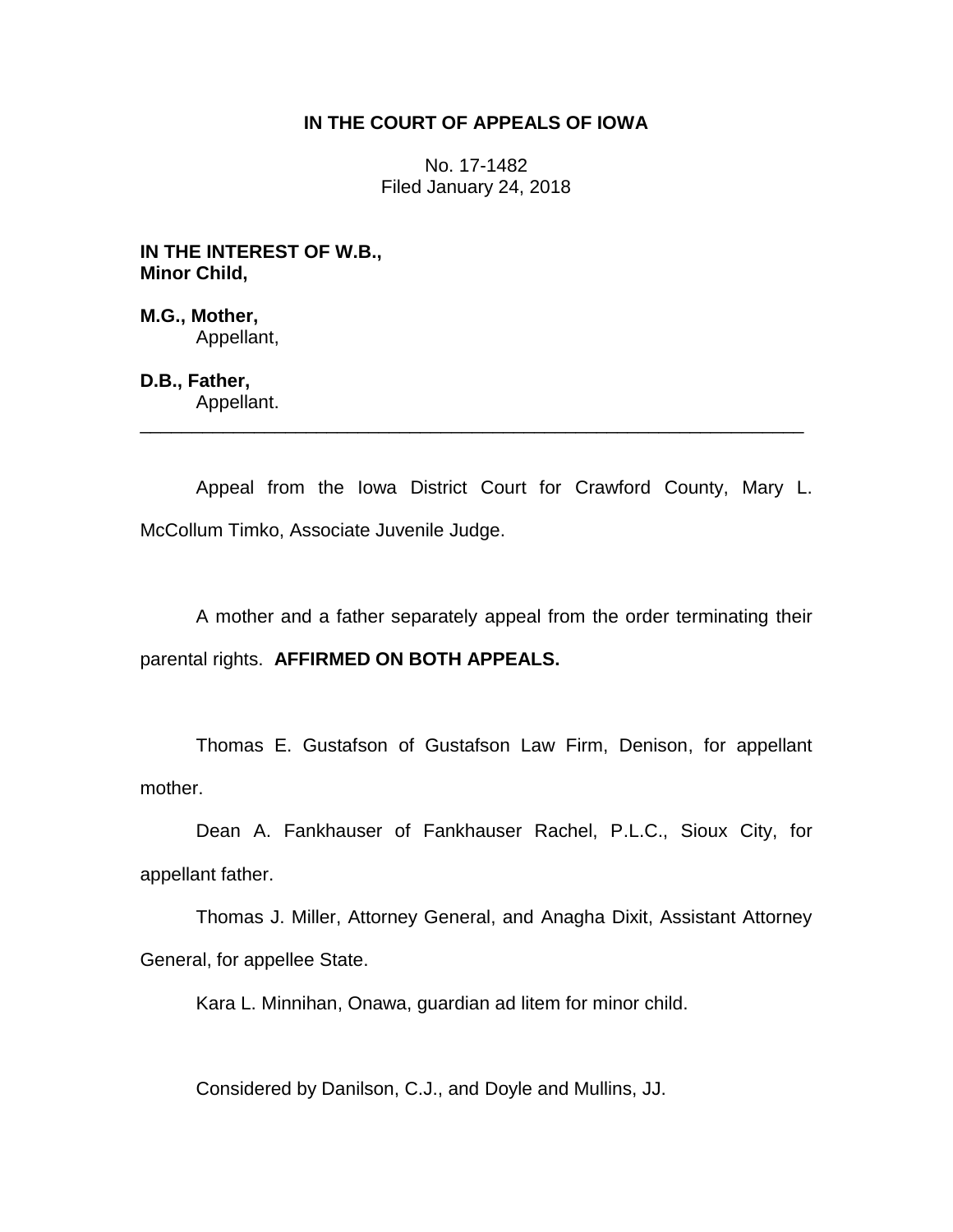## **DANILSON, Chief Judge.**

A mother and a father separately appeal from the order terminating their

parental rights to their child, W.B., pursuant to Iowa Code section 232.116(1)(e),

(h), and (*l*) (2017).<sup>1</sup>

 $\overline{a}$ 

This court reviews termination proceedings de novo. *See In re A.M.*, 843

N.W.2d 100, 110 (Iowa 2014). "On appeal, we may affirm the juvenile court's

termination order on any ground that we find supported by clear and convincing

evidence." *In re D.W.*, 791 N.W.2d 703, 707 (Iowa 2010).

 $1$  Section 232.116(1) authorizes a court to terminate a parent's rights where:

(e) The court finds that all of the following have occurred:

(1) The child has been adjudicated a child in need of assistance pursuant to section 232.96.

(2) The child has been removed from the physical custody of the child's parents for a period of at least six consecutive months.

(3) There is clear and convincing evidence that the parents have not maintained significant and meaningful contact with the child during the previous six consecutive months and have made no reasonable efforts to resume care of the child despite being given the opportunity to do so. . . . . . . .

(h) The court finds that all of the following have occurred:

(1) The child is three years of age or younger.

(2) The child has been adjudicated a child in need of assistance pursuant to section 232.96.

(3) The child has been removed from the physical custody of the child's parents for at least six months of the last twelve months, or for the last six consecutive months and any trial period at home has been less than thirty days.

(4) There is clear and convincing evidence that the child cannot be returned to the custody of the child's parents as provided in section 232.102 at the present time.

. . . .

(*l*) The court finds that all of the following have occurred:

(1) The child has been adjudicated a child in need of assistance pursuant to section 232.96 and custody has been transferred from the child's parents for placement pursuant to section 232.102.

(2) The parent has a severe substance-related disorder and presents a danger to self or others as evidenced by prior acts.

(3) There is clear and convincing evidence that the parent's prognosis indicates that the child will not be able to be returned to the custody of the parent within a reasonable period of time considering the child's age and need for a permanent home.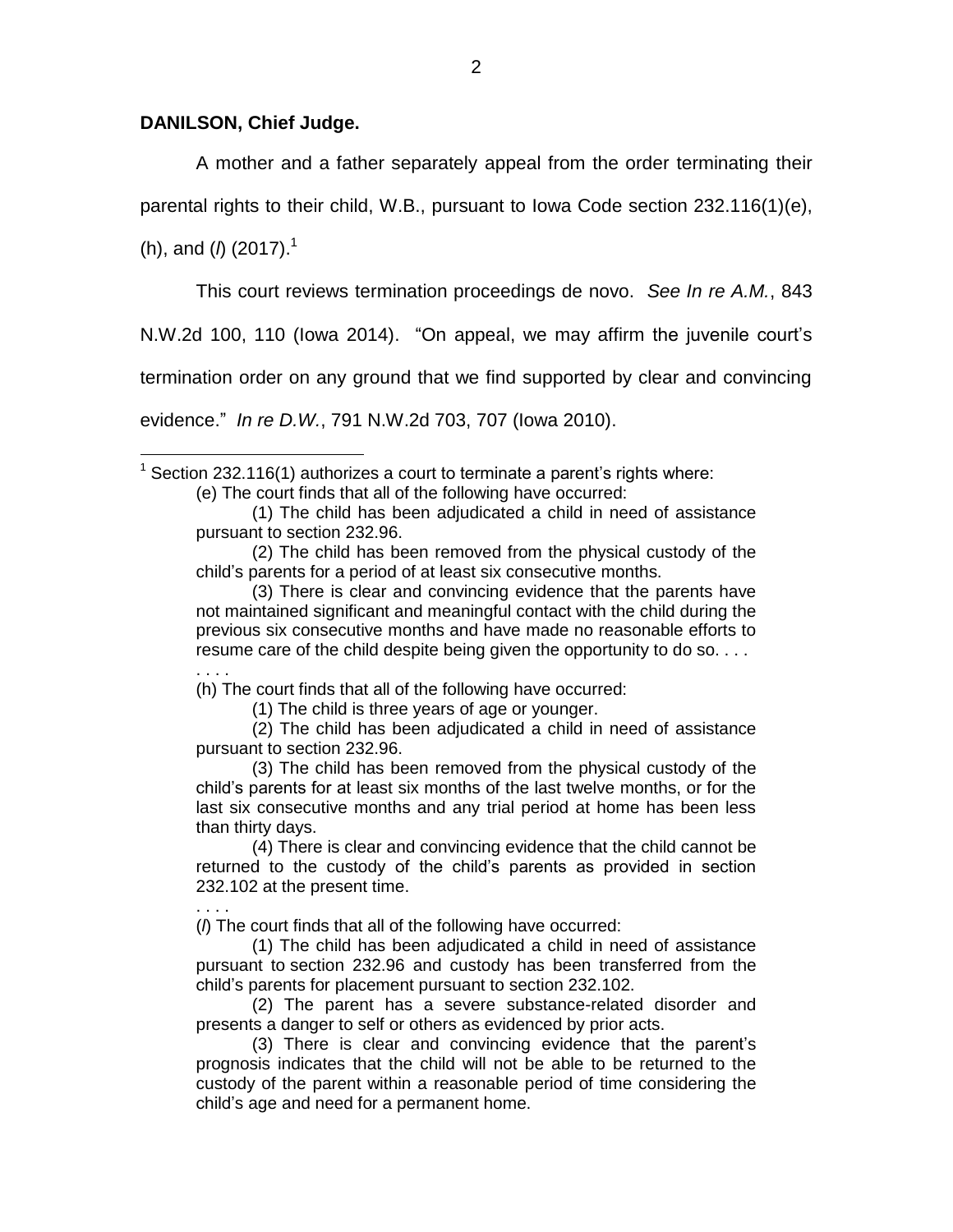W.B. was born in September 2015. On December 2, 2016, the department of human services (DHS) received allegations the father and mother were using methamphetamine and marijuana while caring for W.B., they had taken the child with them on drug deals, and they had physically assaulted each other in the child's presence. A child-abuse assessment was conducted. The parents denied the allegations of drug use but their hair-stat tests were positive for methamphetamine at very high levels. Due to the parents' positive drug tests, the mother's erratic behavior, DHS's inability to obtain the cooperation of the parents to create a safety plan, and the family's plans to leave the state without participating in services, the court ordered the child's removal.

On January 17, 2017, the juvenile court adjudicated W.B. a child in need of assistance (CINA). The parents' visits were to be supervised. The parents were to cooperate with Family Safety, Risk, and Permanency Services and random drug testing, participate in substance-abuse treatment, and obtain employment and housing.

On April 13, both parents submitted urine samples that tested positive for methamphetamine.

On April 24, the court entered a dispositional order that continued the child's out-of-home placement. The court observed the parents had not consistently visited their child, continued to use illegal substances, and were not willing to follow through with recommendations to address domestic violence in their relationship. The parents did not have a stable address and were not employed. Concerns were raised about the mother's mental health but the

3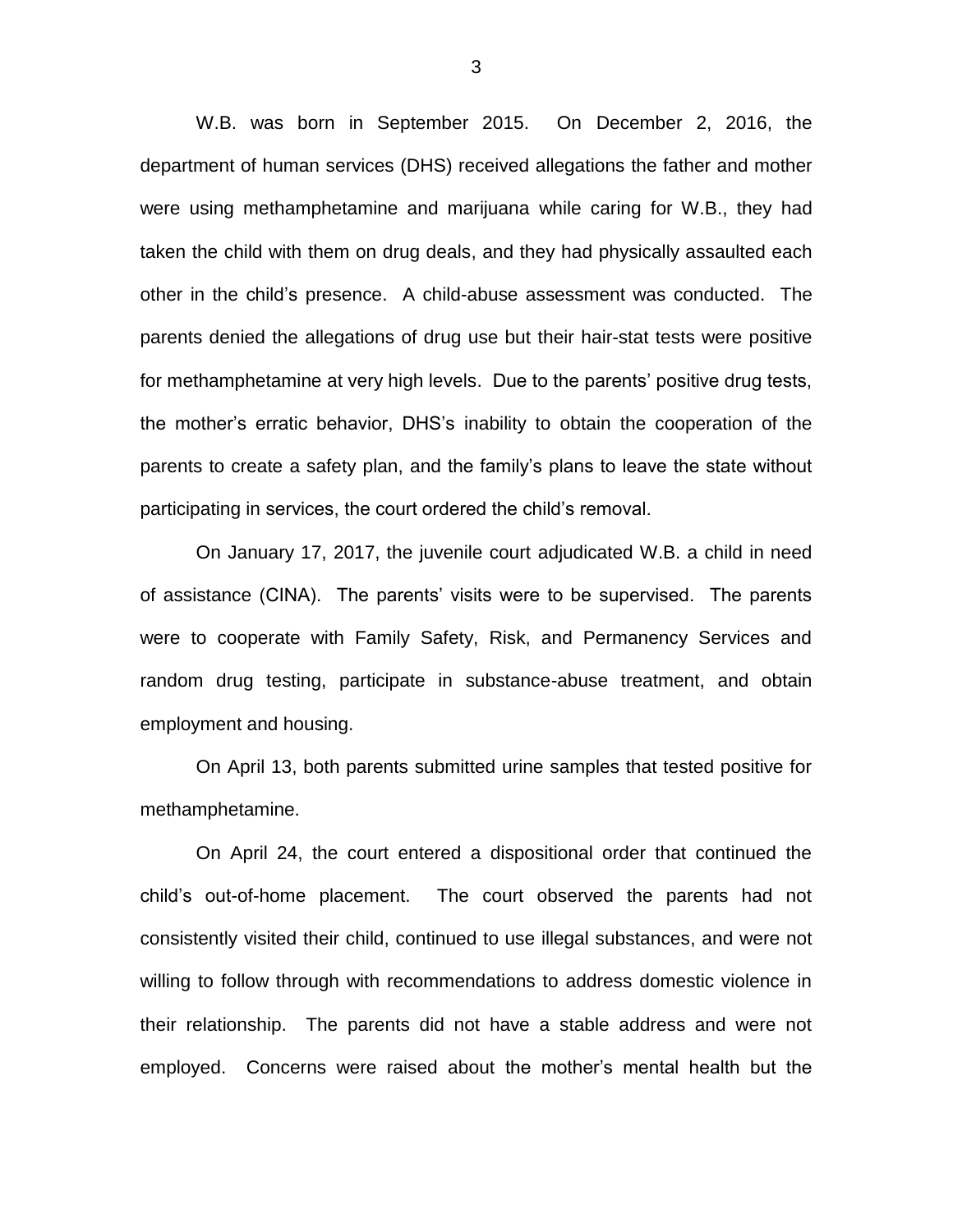mother refused to obtain a mental-health evaluation. A permanency hearing was originally scheduled for June 8 but was continued twice.

A July 6 report to the court noted the parents had been offered fifty-eight supervised interactions between January and July—the parents attended only thirteen.

A July 13 case progress report noted the parents completed substanceabuse evaluations on February 21 but "have not followed through with the recommendations of weekly individuals and groups. They have not attended." Both parents had been arrested and jailed on July 7 and were facing prosecution on drug charges.

In August, the mother underwent another substance-abuse assessment. The mother acknowledged use of methamphetamine and marijuana but indicated she had not used illegal substances in the past thirty days (since being arrested). She reported past treatment for psychological and emotional problems and having recent suicidal thoughts. The mother also reported she was likely pregnant. Extended outpatient services were recommended.

The permanency/termination trial was held on August 17. After the hearing, the court terminated both parents' rights. They each appeal. Both parents assert the State has failed to prove grounds for termination exist.

At the time of termination, W.B. was under three years of age, had been adjudicated a CINA, had been out of the parents' custody for more than the statutory six consecutive months, and could not be returned to the parents' care at that time without risk of harm. Thus, there is clear and convincing evidence to support termination under Iowa Code section 232.116(1)(h).

4